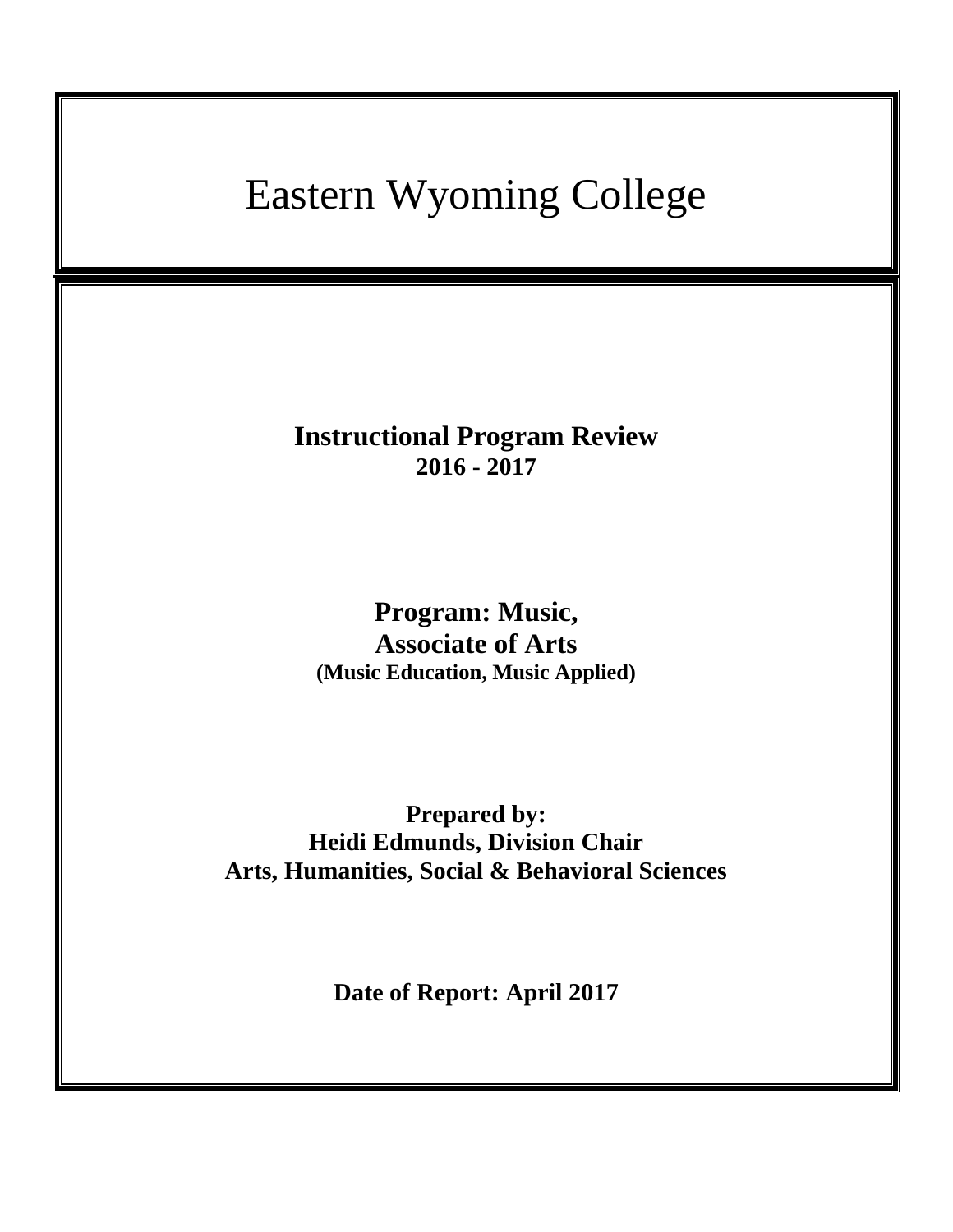## **EASTERN WYOMING COLLEGE Instructional Program Review**

## **Program Name**: MUSIC

## **Part I: Statistical Data from the past three years:**

|                                  | 2013-2014 | 2014-2015 | 2015-2016 | 5-Year<br>Average |
|----------------------------------|-----------|-----------|-----------|-------------------|
| <b>Annualized FTE Enrollment</b> | 15.2      | 15.0      | 18.6      | 16.5              |
| <b>Annualized FTE Faculty</b>    | 1.1       | 1.9       | 2.6       | 1.7               |
| # Students MUSC                  |           |           |           |                   |
| # Graduated MUSC                 |           |           |           |                   |
| # Students MUSED                 |           |           |           |                   |
| # Graduated MUSED                |           |           |           |                   |

 $\text{FTE} = \text{Full-time equivalent}$  Notes:

## **Modes of Delivery**:



| face-to-fac |
|-------------|
|             |

## **Advisory Committee Members and Title or Role**: N/A

## **Community Partners or Internships**:

The EWC Music program has previously partnered, and continued to do so on a limited basis, with Community Education to provide an opportunity for community members to perform in ensembles, and to provide EWC students the opportunity to perform in a larger ensemble.

EWC Music also partnered with Goshen Community Theatre by loaning instruments, equipment, and assistance with rehearsals and performances of theatrical productions.

## **Revisions in Curriculum Since Last Review**:

Significant changes to the Music and Music Education degree programs included a credit requirement reduction to 60 credit hours for Music and 62 for Music Education.

## **Part II Narrative Analysis**

## **Description of State and National Trends** (if applicable)

Employment trends for 2014 and projected employment outlooks for various careers within music and music education are represented in the table below.

| <b>United States</b>                                    | <b>Employment</b> |           | Percent | Projected         |
|---------------------------------------------------------|-------------------|-----------|---------|-------------------|
|                                                         | 2014              | 2024      | Change  | <b>Annual Job</b> |
|                                                         |                   |           |         | <b>Openings</b>   |
| Elementary School Teachers, Except Special Education    | 1,358,000         | 1,436,300 | $+6%$   | 37,870            |
| (Bureau of Labor Statistics)                            |                   |           |         |                   |
| Middle School Teachers, Except Special and              | 627,500           | 664.200   | $+6%$   | 17.550            |
| Career/Technical Education (Bureau of Labor Statistics) |                   |           |         |                   |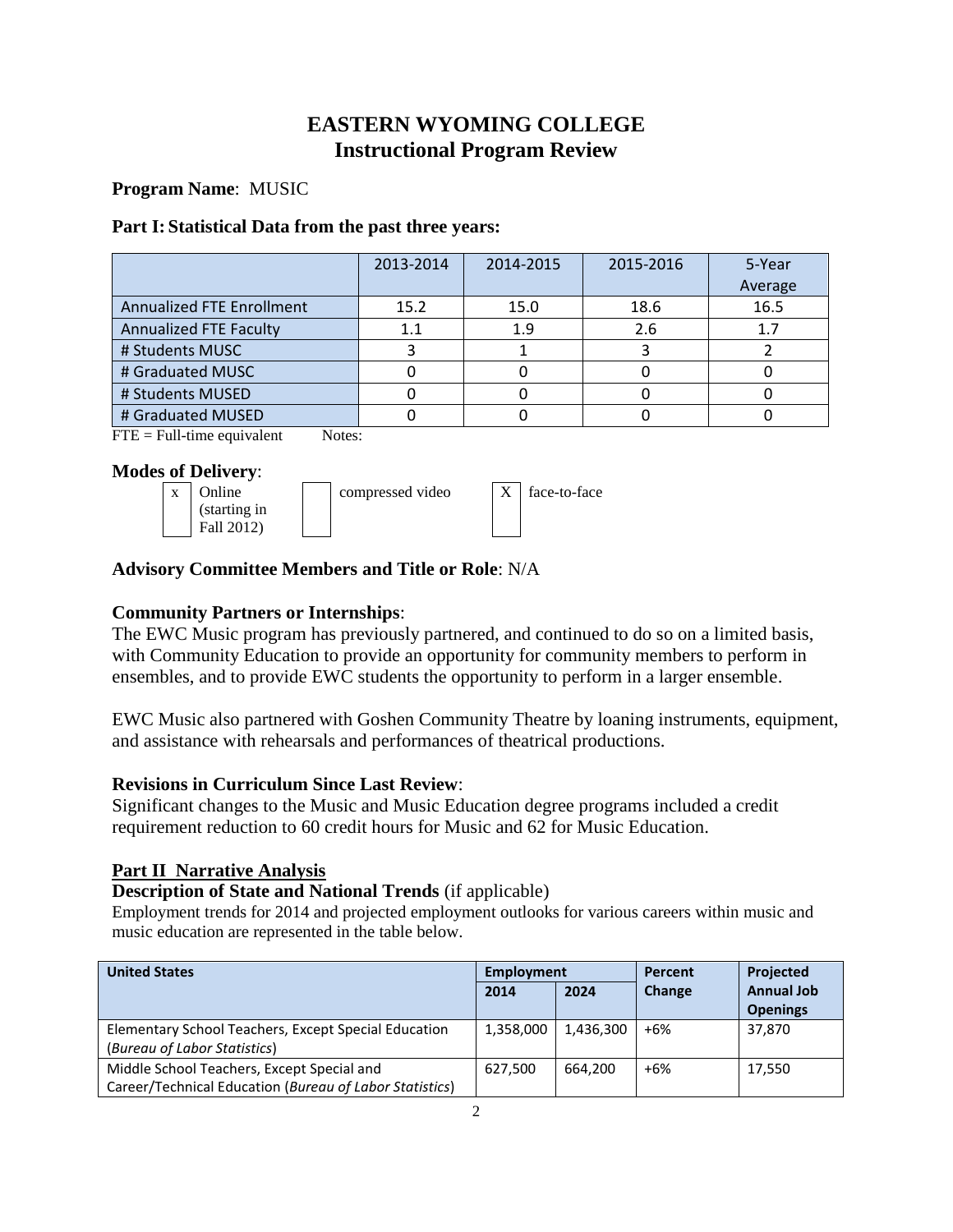| Secondary School Teachers, Except Special and<br>Career/Technical Education (Bureau of Labor Statistics) | 961,600           | 1,017,500 | $+6%$         | 312,600             |
|----------------------------------------------------------------------------------------------------------|-------------------|-----------|---------------|---------------------|
| Musicians and Singers (Bureau of Labor Statistics)                                                       | 173.000           | 179.300   | $+4%$         | 5,630               |
|                                                                                                          |                   |           |               |                     |
| <b>Wyoming</b>                                                                                           | <b>Employment</b> |           | Percent       | <b>Job Openings</b> |
|                                                                                                          | 2010              | 2024      | <b>Change</b> |                     |
| Elementary School Teachers, Except Special Education                                                     | 2,570             | 2,720     | $+6%$         | 70                  |
| Middle School Teachers, Except Special and                                                               | 1,190             | 1,160     | $+6%$         | 30                  |
| Career/Technical Education                                                                               |                   |           |               |                     |
| Secondary School Teachers, Except Special and                                                            | 1,770             | 1,880     | $+6%$         | 50                  |
| Career/Technical Education                                                                               |                   |           |               |                     |

**Statistics provided by US Department of Labor via Onetonline.org, unless otherwise noted**

#### **Activities in Support of Student Recruitment and Retention:**

During Mr. DeMers' tenure at Eastern Wyoming College (EWC), he was heavily involved in recruitment and retention efforts. He visited area high school and met with prospective students. The music department marketed to current and incoming students through direct phone calls, mailings, emails, and posters which are all designed to attract new students and encourage musical participation from current EWC students. All applicants to EWC that indicated an interest in music were directly contacted by EWC Music faculty to proactively answer questions about the department, offer information for scholarships and grants, and to personally invite them to visit the campus.

He also collaborated with area music instructors to develop community ensembles at EWC and also to develop a free summer community band, which he co-directed. Mr. DeMers volunteered his musical and technical talents to assist the Goshen Community Theatre group in many of their productions. He utilized this opportunity to meet and work with high school students who are heavily involved in the arts, and who are potential EWC students.

### **Assessment of Student Learning:**

The Classroom Assessment Techniques that Mr. DeMers reported included Audio- and Video-recorded Protocols, Empty Outlines, Focused Listing, and Minute Paper. For any graduating music major, the Outcomes Assessment r is a final recital given by the student and judged by two faculty members and one guest.

### **Strengths of the Program and Faculty:**

Mr. DeMers' contract was not renewed for the 2016-2017 academic year. Budget constraints and low enrollment in the Music and Music Education programs contributed to this move. During his time here, Mr. DeMers brought considerable strengths to the program, including his musical talent and training in instrumental music, music theory, and music technology.

### **Part III Recommendations**

#### **Faculty Recommendations:**

No full-time faculty exist within the Music program to offer recommendations.

### **Advisory Committee Recommendations:**

 $N/A$